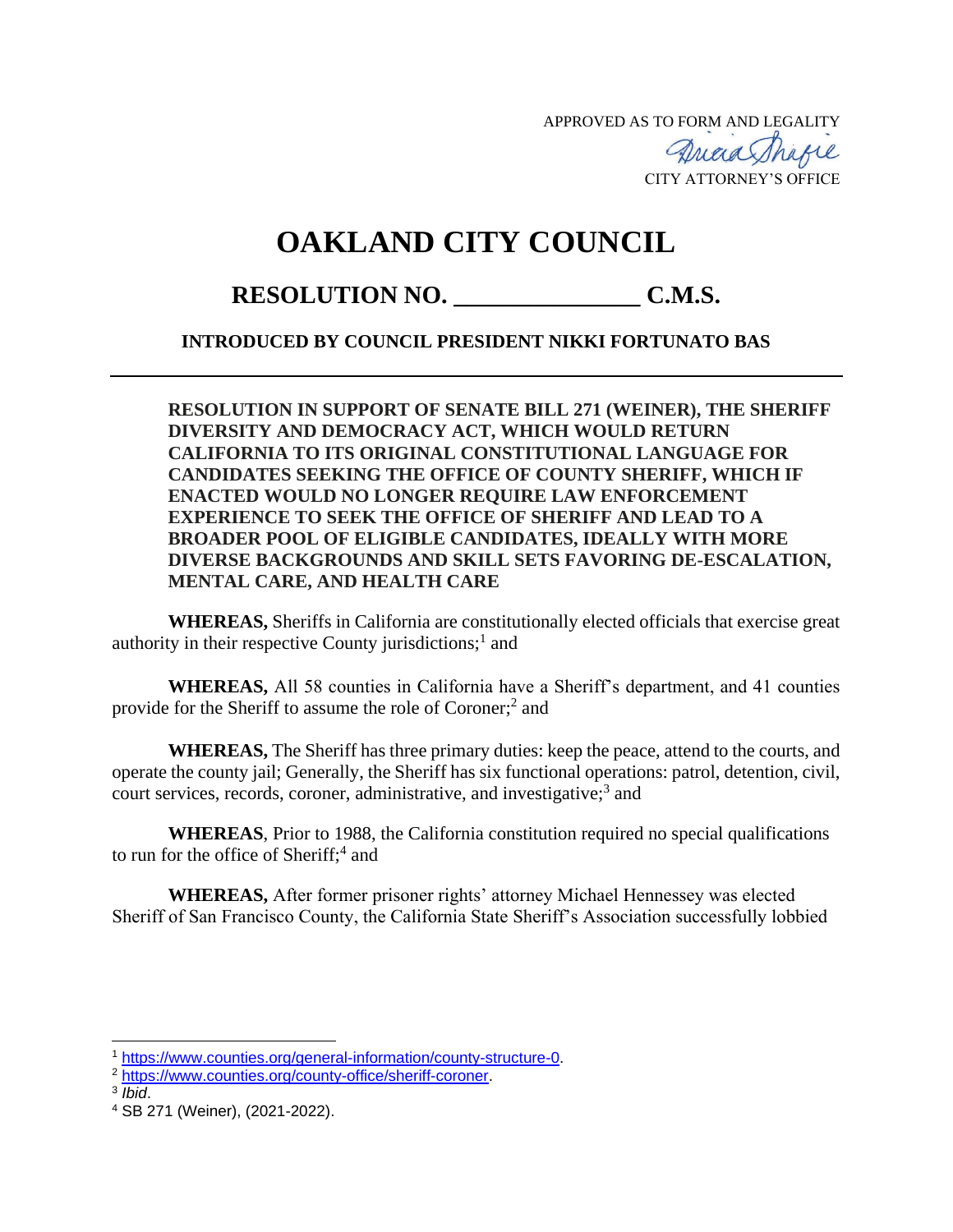for a bill that restricted candidates to those with current and former law enforcement experience, codified at Government Code Section 24004.3; 5 and

**WHEREAS,** As a result, the pool of candidates grew smaller and many Sheriffs are unopposed when seeking reelection; 6 and

**WHEREAS,** In 2014, only 19 of the 58 counties in California had a contested race for the office of Sheriff, and in 2021, 49 of the sitting Sheriffs are white males, which does not reflect the demographics of the diverse constituents most Sheriffs represent;<sup>7</sup> and

**WHEREAS**, San Francisco Sheriff Michael Hennessey enacted many successful reform and anti-recidivism programs and was reelected seven times, becoming widely respected and the longest tenured Sheriff in California history;<sup>8</sup> and

**WHEREAS**, community protests against police brutality and violence -- which escalated following the murder of George Floyd in 2020 -- have overwhelmingly called for elected officials nationwide to reimagine public safety, by shifting some duties away from armed law enforcement to unarmed civilians, social workers, and mental health practitioners with expertise providing culturally- and trauma-informed responses; and

**WHEREAS**, several counties including Los Angeles, Santa Clara, and San Diego have created civilian oversight boards due to reports of horrific conditions in their jails, and misconduct by their Sheriff's department;<sup>9</sup> and

**WHEREAS,** In *Dibb v. County of San Diego* (1994),<sup>10</sup> the California Supreme Court upheld the authority to create such boards; and

**WHEREAS**, the restrictions limiting candidates to those with law enforcement experience has resulted in Sheriffs that are generally not well suited to reimagining public safety, as they lack de-escalation training, rehabilitative and restorative justice backgrounds, and mental health crisis intervention training as development of these skills are typically not provided by police and sheriff's training academies; and

**WHEREAS**, Sheriffs in counties with larger populations manage thousands of employees, most of which are unarmed civilian employees, and

<sup>5</sup> Sabatini, J. (2021, March 30). California Bill would lift restrictions on who can run for sheriff*. SF Examiner.* [https://www.sfexaminer.com/news/california-bill-would-lift-restrictions-on-who-can-run-for](https://www.sfexaminer.com/news/california-bill-would-lift-restrictions-on-who-can-run-for-sheriff/)[sheriff/.](https://www.sfexaminer.com/news/california-bill-would-lift-restrictions-on-who-can-run-for-sheriff/)

 $6$  San Louis Obispo Tribune Editorial Board. (2021, Feb. 5). Anyone would be allowed to run for Sheriff in California – if the State drops the eligibility requirements. *Fresno Bee.* <https://www.fresnobee.com/opinion/editorials/article249037225.html>

<sup>7</sup> Fernelius, K. J. (2021, Feb. 1). Let Civilians Run for Sheriff Again, New California Bill Proposes. *The Appeal.* <https://theappeal.org/politicalreport/california-overturn-sheriff-requirements/>

<sup>8</sup> [https://en.wikipedia.org/wiki/Michael\\_Hennessey.](https://en.wikipedia.org/wiki/Michael_Hennessey)

<sup>9</sup> Miller, Leila, (Dec. 6, 2020), *California bets that civilian oversight can help reform police. But will watchdogs have the power they need?,* [https://www.latimes.com/california/story/2020-12-06/california](https://www.latimes.com/california/story/2020-12-06/california-police-oversight-commissions-gain-power)[police-oversight-commissions-gain-power.](https://www.latimes.com/california/story/2020-12-06/california-police-oversight-commissions-gain-power)

<sup>&</sup>lt;sup>10</sup> *Dibb v. County of San Diego, 8 Cal.4<sup>th</sup> 1204 (1994).*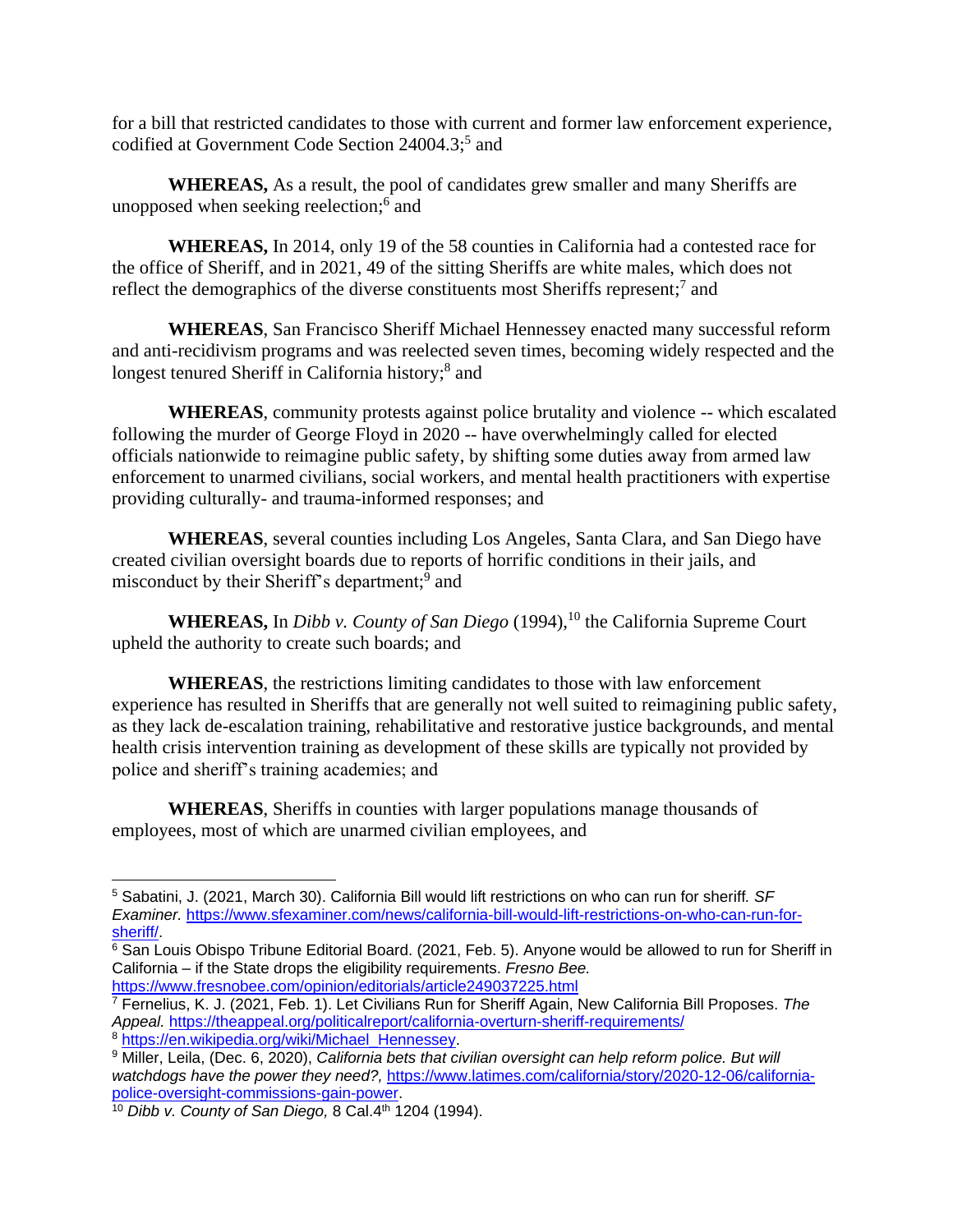**WHEREAS,** Such employees outnumber armed sworn employees in each of the 58 California counties; and

**WHEREAS**, Sheriffs in California formally opposed the sanctuary protections provided by SB 54 (California Values Act) enacted into law in 2018, and many continue to cooperate with Immigrations and Customs Enforcement (ICE);<sup>11</sup> and

**WHEREAS**, in 2017 Alameda County Sheriff Ahern invited The Oath Keepers to participate in his Urban Shield "war games" and allowed them to distribute propaganda;<sup>12</sup> and

**WHEREAS,** Members of The Oath Keepers have since been investigated and/or arrested by the FBI for participating in the January 6, 2021 "Trump Insurrection" challenging the certification of President Joe Biden's election results;<sup>13</sup> and

**WHEREAS**, in July 2017, a woman gave birth alone while confined to solitary confinement at Santa Rita Jail, despite screaming for hours for medical attention;<sup>14</sup> and

**WHEREAS,** Alameda County and Sheriff Ahern are now the subject of a federal civil rights lawsuit; <sup>15</sup> and

**WHEREAS**, after paying \$149 million in just five years due to civil rights violations, sexual assault, excessive force, and killings, and due to resisting oversight and reform efforts, in 2020 the Board of Supervisors for the County of Los Angeles voted to explore removing Sheriff Villanueva and making the office of Sheriff an appointed position;<sup>16</sup> and

**WHEREAS**, Sheriffs have resisted calls to release or socially distance inmates and employees suffering from COVID-19 outbreaks in their respective jails, even as their own jail staff began to suffer the negative health consequences of the coronavirus, including death;<sup>17</sup> and

<sup>11</sup> Davis, K. (2020, Oct. 8). ICE arrests 24 in San Diego in operation targeting immigration 'sanctuary' laws. *Los Angeles Times.* [https://www.latimes.com/california/story/2020-10-08/ice-sanctuary-policies](https://www.latimes.com/california/story/2020-10-08/ice-sanctuary-policies-arrest-san-diego)[arrest-san-diego](https://www.latimes.com/california/story/2020-10-08/ice-sanctuary-policies-arrest-san-diego)

<sup>&</sup>lt;sup>12</sup> Stop Urban Shield Coalition, Sept. 2017,

[https://www.afsc.org/sites/default/files/documents/Urban%20Shield%20Report%20Card2.pdf.](https://www.afsc.org/sites/default/files/documents/Urban%20Shield%20Report%20Card2.pdf)

<sup>&</sup>lt;sup>13</sup> Barrett, D. & Hsu, S. S. (2021, Jan. 18). FBI probes possible connections between extremist groups at heart of Capitol violence. *The Washington Post.* [https://www.washingtonpost.com/national-security/oath](https://www.washingtonpost.com/national-security/oath-keeper-three-percenter-arrests/2021/01/17/27e726f2-5847-11eb-a08b-f1381ef3d207_story.html)[keeper-three-percenter-arrests/2021/01/17/27e726f2-5847-11eb-a08b-f1381ef3d207\\_story.html](https://www.washingtonpost.com/national-security/oath-keeper-three-percenter-arrests/2021/01/17/27e726f2-5847-11eb-a08b-f1381ef3d207_story.html)

<sup>14</sup> Fagen, Kevin (Aug. 20, 2018), Alameda County inmate gave birth in isolation cell, her screams ignored, suit says, [https://www.sfchronicle.com/crime/article/Alameda-County-inmate-gave-birth-in-isolation-](https://www.sfchronicle.com/crime/article/Alameda-County-inmate-gave-birth-in-isolation-13170381.php)[13170381.php](https://www.sfchronicle.com/crime/article/Alameda-County-inmate-gave-birth-in-isolation-13170381.php)

<sup>&</sup>lt;sup>15</sup> Ruggiero, A. (2018, August 22). Woman who gave birth alone in Alameda County jail, screaming for hours, sues county. *East Bay Times.* [https://www.eastbaytimes.com/2018/08/21/woman-who-gave-birth](https://www.eastbaytimes.com/2018/08/21/woman-who-gave-birth-alone-in-alameda-county-jail-screaming-for-hours-sues-county/)[alone-in-alameda-county-jail-screaming-for-hours-sues-county/](https://www.eastbaytimes.com/2018/08/21/woman-who-gave-birth-alone-in-alameda-county-jail-screaming-for-hours-sues-county/)

<sup>16</sup> Tchekmedyian, A. (2020, November 10). L.A. County supervisors vote to explore removing sheriff. *Los Angeles Times.* [https://www.latimes.com/california/story/2020-11-10/supervisors-seek-sheriff-removal](https://www.latimes.com/california/story/2020-11-10/supervisors-seek-sheriff-removal-options)[options](https://www.latimes.com/california/story/2020-11-10/supervisors-seek-sheriff-removal-options)

 $\frac{17}{17}$  Trageser, C. & Stegall, K. (2020, December 22). COVID-19 Cases Spike At San Diego County Jails And Detention Centers. *KPBS.* [https://www.kpbs.org/news/2020/dec/22/covid-19-cases-surge-san-diego](https://www.kpbs.org/news/2020/dec/22/covid-19-cases-surge-san-diego-jails-detention/)[jails-detention/](https://www.kpbs.org/news/2020/dec/22/covid-19-cases-surge-san-diego-jails-detention/)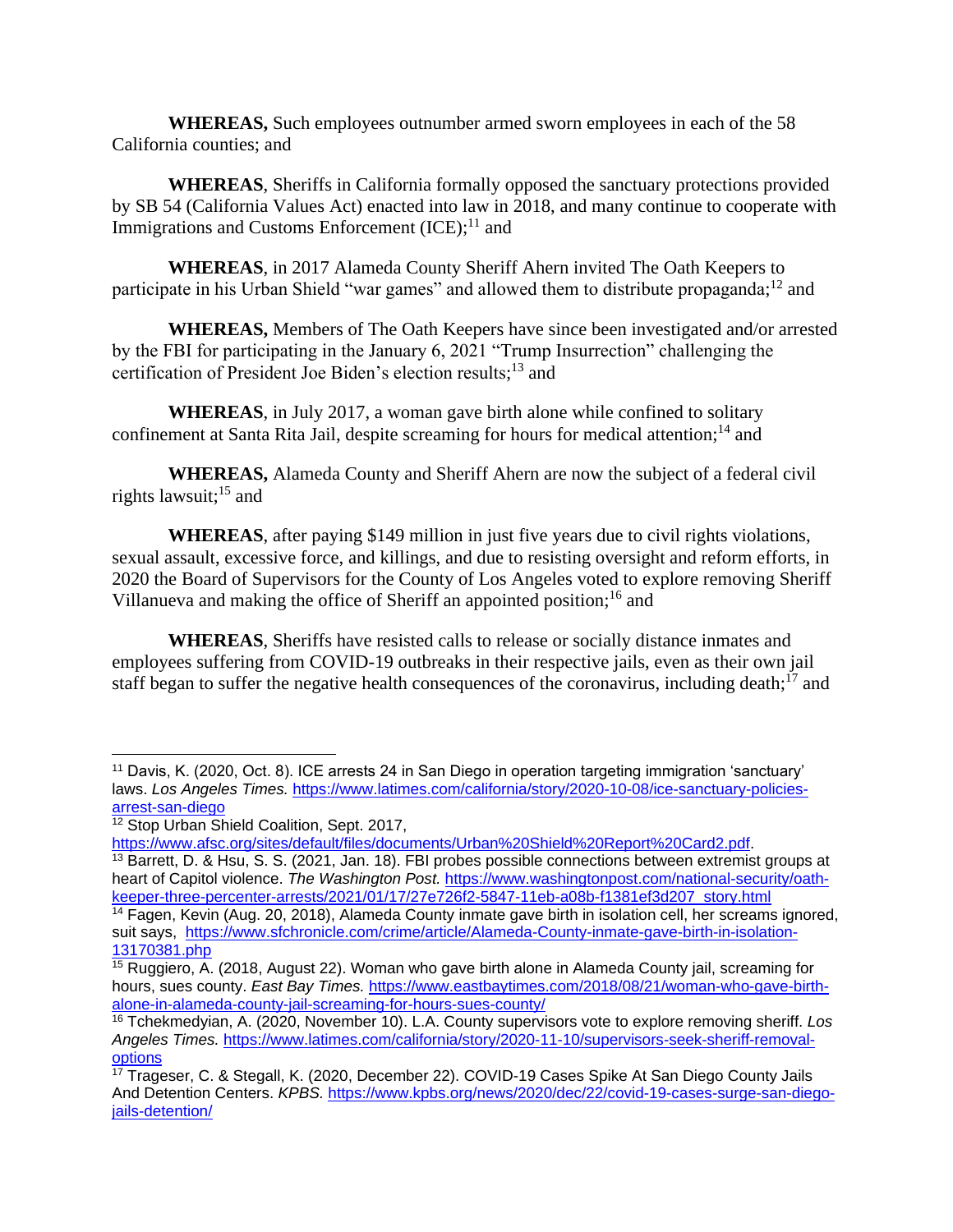**WHEREAS,** San Diego Sheriff Gore's response to the crisis has been to prioritize privatization of the county jail's health care services, which could eliminate 350 county employee positions;<sup>18</sup> and

**WHEREAS**, an independent internal San Diego County review found that a woman was left alone to die, after striking her head in jail;<sup>19</sup> and

**WHEREAS,** According to records cited by the San Diego Union-Tribune, more than 150 people have died in custody in San Diego County jails since Sheriff Gore took office; and

**WHEREAS,** The Union-Tribune also reported that San Diego County has the highest jail mortality rate of the state's six most populous counties;<sup>20</sup> and

**WHEREAS**, in January 2021, California Attorney General Becerra launched an investigation into the Los Angeles County Sheriff's department for "pattern and practice" civil rights violations; <sup>21</sup> and

**WHEREAS,** the cities of Alameda and Emeryville in Alameda County have passed similar resolutions in support of Senate Bill 271; and

**WHEREAS**, Senator Wiener, along with colleagues Senator Skinner, Assemblymember McCarty, Assemblymember Kalra, Assemblymember Lee, Assemblymember Wicks, and Assemblymember Ting, has introduced Senate Bill 271 ("The Sheriff Diversity and Democracy Act") to return California to its original constitutional language for candidates seeking the office of County Sheriff, which if enacted would no longer require law enforcement experience to seek the office of Sheriff; now, therefore, be it

**RESOLVED**: that the City Council expresses its support for Senate Bill 271 (Wiener), and urges the California legislature to pass and Governor Gavin Newsom to sign into law Senate Bill 271; and be it

///

///

///

[https://www.sandiegouniontribune.com/news/watchdog/story/2020-11-16/new-covid-19-outbreak-forces](https://www.sandiegouniontribune.com/news/watchdog/story/2020-11-16/new-covid-19-outbreak-forces-transfer-of-dozens-of-county-jail-inmates)[transfer-of-dozens-of-county-jail-inmates](https://www.sandiegouniontribune.com/news/watchdog/story/2020-11-16/new-covid-19-outbreak-forces-transfer-of-dozens-of-county-jail-inmates)

<sup>19</sup> McDonald, J. & Davis, K. (2021, February 7). Woman left alone to die after striking her head in jail, independent review finds. *The San Diego Union-Tribune.* 

[https://www.sandiegouniontribune.com/news/watchdog/story/2021-02-07/woman-left-alone-to-die-after](https://www.sandiegouniontribune.com/news/watchdog/story/2021-02-07/woman-left-alone-to-die-after-striking-her-head-while-collapsing-in-jail-independent-review-finds)[striking-her-head-while-collapsing-in-jail-independent-review-finds](https://www.sandiegouniontribune.com/news/watchdog/story/2021-02-07/woman-left-alone-to-die-after-striking-her-head-while-collapsing-in-jail-independent-review-finds) <sup>20</sup> *Ibid.*

<sup>&</sup>lt;sup>18</sup> McDonald, J. (2020, November 16). New COVID-19 outbreak forces transfer of dozens of county jail inmates. *The San Diego Union-Tribune.* 

<sup>&</sup>lt;sup>21</sup> McGraw, J. (2021, January 22). California launches civil rights probe into L.A. County Sheriff's Department. *KTLA.* [https://ktla.com/news/local-news/california-ag-launches-civil-rights-investigation-into-l](https://ktla.com/news/local-news/california-ag-launches-civil-rights-investigation-into-l-a-county-sheriffs-department/)[a-county-sheriffs-department/](https://ktla.com/news/local-news/california-ag-launches-civil-rights-investigation-into-l-a-county-sheriffs-department/)